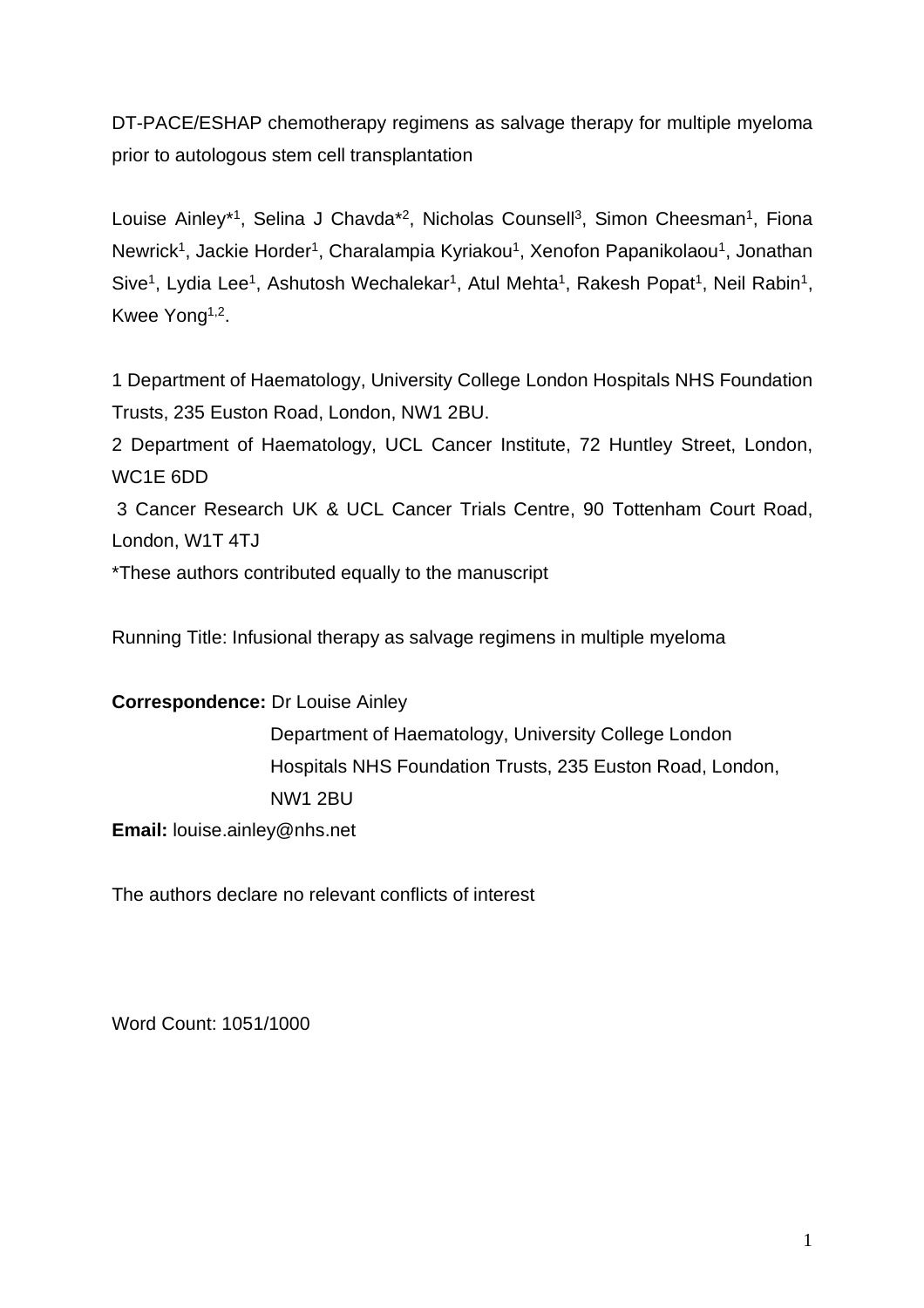Routine use of novel agents to treat newly diagnosed and relapsed multiple myeloma(MM) produces high response rates and improved survival. However, 15- 20% of patients have suboptimal responses and their management remains 4 challenging.<sup>1</sup>Traditional regimens, such as DT-PACE(dexamethasone, thalidomide, cisplatin, doxorubicin, cyclophosphamide, etoposide) and ESHAP(etoposide, methylprednisolone, cytarabine, cisplatin) are employed in patients with relapsed/refractory(RR) disease, and may bridge patients to autologous stem cell 8 transplantation(ASCT).<sup>2-4</sup> Originally developed to improve responses to traditional 9 chemotherapy regimens, and enable stem-cell mobilization, $5-7$  the role of infusional regimens in the context of novel agents is unclear, especially as recently reported 11 series indicate relatively poor outcomes.<sup>8,9</sup> These regimens can be associated with 12 significant toxicity,<sup>2</sup> placing a burden on healthcare resources.<sup>10</sup>

 We undertook a single centre retrospective analysis to assess the role of infusional regimens in RR MM patients to explore and identify features associated with clinical benefit. Relevant clinical information was obtained from electronic records. Overall response rate (ORR) and cytogenetic risk were assessed as per IMWG criteria(Table 18 1).<sup>11</sup> (Progression-free (PFS) and overall survival(OS) were estimated using Kaplan-Meier and Cox regression methods (time-dependent where appropriate).

 Between 2010-2019, 63 MM patients received DT-PACE/ESHAP containing regimens: 42(67%) for primary refractory, and 21(33%) for relapsed disease including five patients who had previously received ASCT. 61(97%) patients had received novel 24 agent therapy(Supp Table 1); a substantial proportion had adverse cytogenetics, ISS 25 II/III and/or extramedullary disease(EMD)(Table 1). Primary refractory patients were less heavily pre-treated (71% had 1 prior line of treatment compared to 14% in refractory patients, with median prior lines of 1 and 2 respectively), otherwise were similar with regard to other characteristics. Various combinations were used with the majority receiving VDT/DT-PACE (38/63) and ESHAP (13/63), Supplementary Table 2 shows patient characteristics by regimen given and receipt of ASCT.

 Infusional regimens were well tolerated with no life-threatening adverse events. Side effects included gastrointestinal toxicity (n=9), fluid overload (n=9), infections including neutropenic sepsis (n=7), renal impairment (n=4), peripheral neuropathy (n=2). All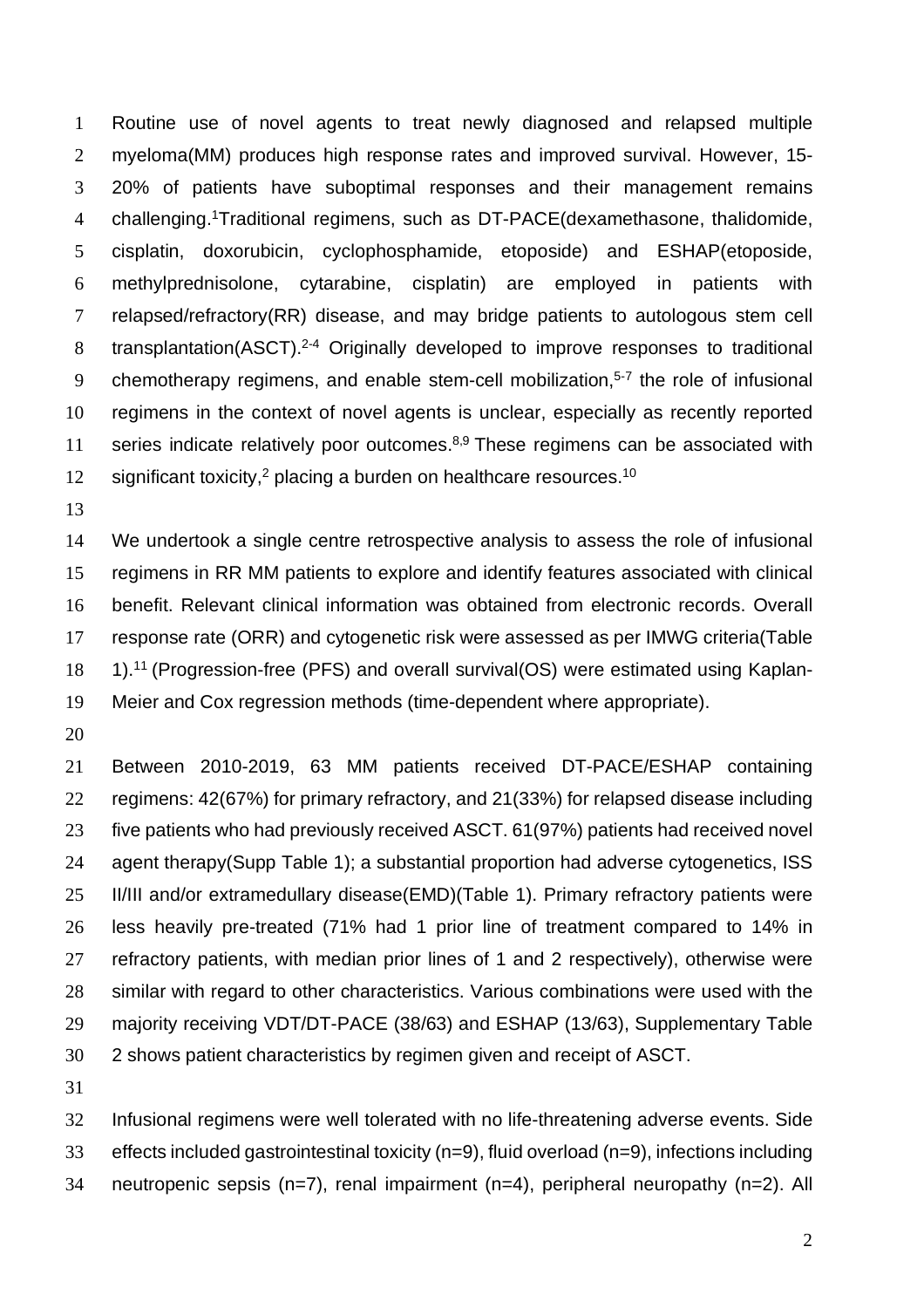35 patients developed  $\geq$ Grade 3 haematological toxicity during treatment; 3 patients had G3 neutropenia when commencing therapy. 3(5%) patients died within 60 days due to progressive disease with no treatment related deaths.

 ORR was 71% for the cohort, 74% in primary refractory and 67% in relapsed patients (Supp Table 3). 14/42(33%) primary refractory patients achieved complete response/very good partial response(CR/VGPR) compared to 5/21(24%) relapsed patients. 33/35(94%) patients requiring stem-cell mobilisation pre-ASCT successfully harvested stem-cells following DTPACE/ESHAP.

 After a median follow-up of 29.5 months, 35(56%) patients had died, 12(19%) had progressed and 16(25%) were alive without progression. Median PFS was 7.9 months (95%CI:3.4-12.4)(Fig 1A) and median OS was 28.9 months (95%CI:11.4-46.5)(Fig 48 1B). Deeper responses ( $\geq$ VGPR vs SD/PD) were associated with longer PFS(15.5 vs 1.8 months, HR=0.09, 95%CI:0.04-0.20, p<0.001) but not OS(28.9 vs 10.5 months, HR=0.79, 95%CI:0.34–1.83, p=0.68). Adverse cytogenetics was associated with poorer outcomes: PFS(6.8 months vs not reached, HR=3.56, 95%CI:1.08-11.79, p=0.04) and OS(12.2 months vs not reached, HR=8.30, 95%CI:1.12-61.68, p=0.04) (Fig 1C&D). Other diagnostic disease parameters traditionally associated with inferior outcomes including CRAB criteria and EMD did not correlate with PFS or OS(Supp Fig 1).

 Patients with primary refractory disease had superior outcomes compared to those with relapsed disease(median PFS 15.5 vs 6.1 months, HR=0.37, 95%CI:0.19- 0.70,p<0.01; median OS 46.1 vs 8.9 months, HR=0.36, 95%CI:0.18-0.71, p<0.01; Fig 60 1E). There was no significant difference in PFS ( $p=0.66$ ) or OS ( $p=0.09$ ) between DT- PACE or ESHAP. 46(73%) patients proceeded to consolidation with ASCT (second ASCT, n=2) and had longer PFS and OS compared to those who did not(median PFS 15.5 vs 2.0 months, time-dependent HR=0.25, 95%CI:0.10-0.61, p<0.01; median OS 46.1 vs 7.3 months, HR=0.32, 95%CI:0.15-0.68,p<0.01)(Fig 1F). Of these, 23/32(72%) had adverse cytogenetics, and 34(74%) had primary refractory disease. 66 17(27%) patients did not proceed to ASCT due to inadequate response ( $\leq PR$ )(n=5),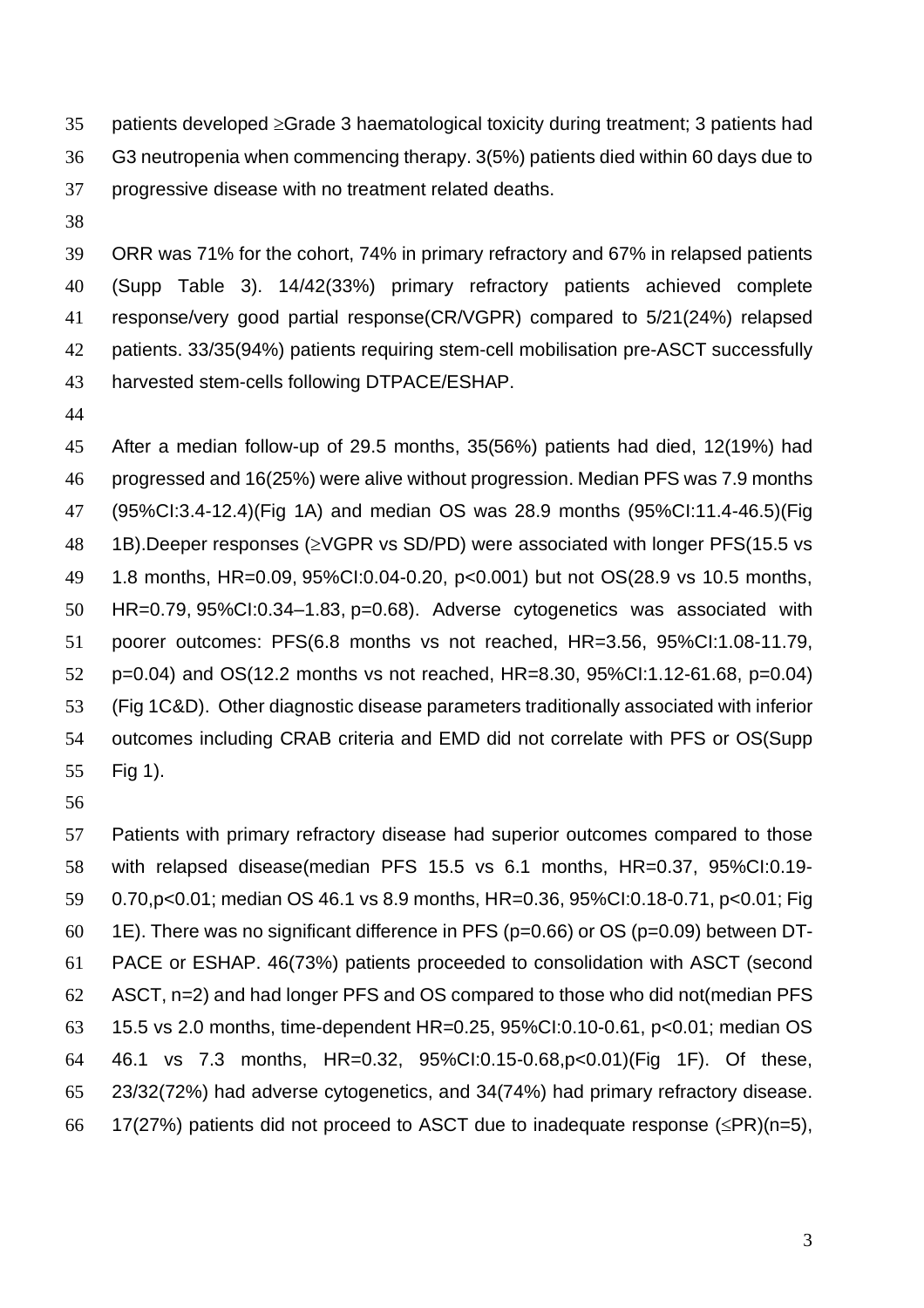rapid relapse post infusional treatment(n=8), or ASCT not planned (n=4). ASCT treatment related mortality was low (1/63, <2%).

 In multivariable analyses (Supp Fig2), adjusting for each of the other factors, consolidation with ASCT remained significant for PFS (all p values <0.01) and for OS (all p values <0.05). Depth of response to ESHAP/DT-PACE was strongly associated 73 with PFS(p<0.001) but not OS(p=0.73).

 Patients refractory to novel agent containing induction regimens have inferior outcomes, with significantly shorter PFS/OS. One series reports that those able to receive ASCT fared better, suggesting that these patients still benefit from ASCT.<sup>12</sup> Our data show a clear distinction in outcomes between patients who were consolidated with ASCT post DTPACE/ESHAP (mostly primary refractory), versus the rest. Patients who were consolidated with ASCT following ESHAP/DT-PACE had a PFS of 15.5 months without maintenance, hence with maintenance would expect to fare even better. The benefit of consolidating infusional therapy with ASCT is 83 consistent with published series<sup>2,8,13</sup> and highlights the continued importance of ASCT as consolidation therapy in patients with disease refractory to novel agents. As 85 previously reported, adverse cytogenetics was associated with shorter PFS and OS.<sup>2,8</sup> 

 Compared with other recently published series, our cohort had longer PFS and OS outcomes and, in contrast to regimen related mortality rates of 9.7-14.8% in other series,  $8,9,13-15$  we had only one death (during ASCT). This may relate to several factors. In our series, more patients had primary refractory disease and/or were ASCT naïve, whilst other published series included more heavily pre-treated patients with relapsed disease. This could partly explain the lower regimen related toxicity and mortality. Most patients were treated in an ambulatory care setting, with growth-factor support and prophylactic antimicrobials. A number of factors associated with poor outcomes, such as EMD or CRAB criteria, were not significantly associated with PFS or OS; however, a limitation of our study is the relatively small sample size and number of events, hence our findings remain to be confirmed in larger series.

 This is the largest UK dataset of MM patients treated with DTPACE/ESHAP reported to date, and confirms that even with current novel therapy, traditional infusional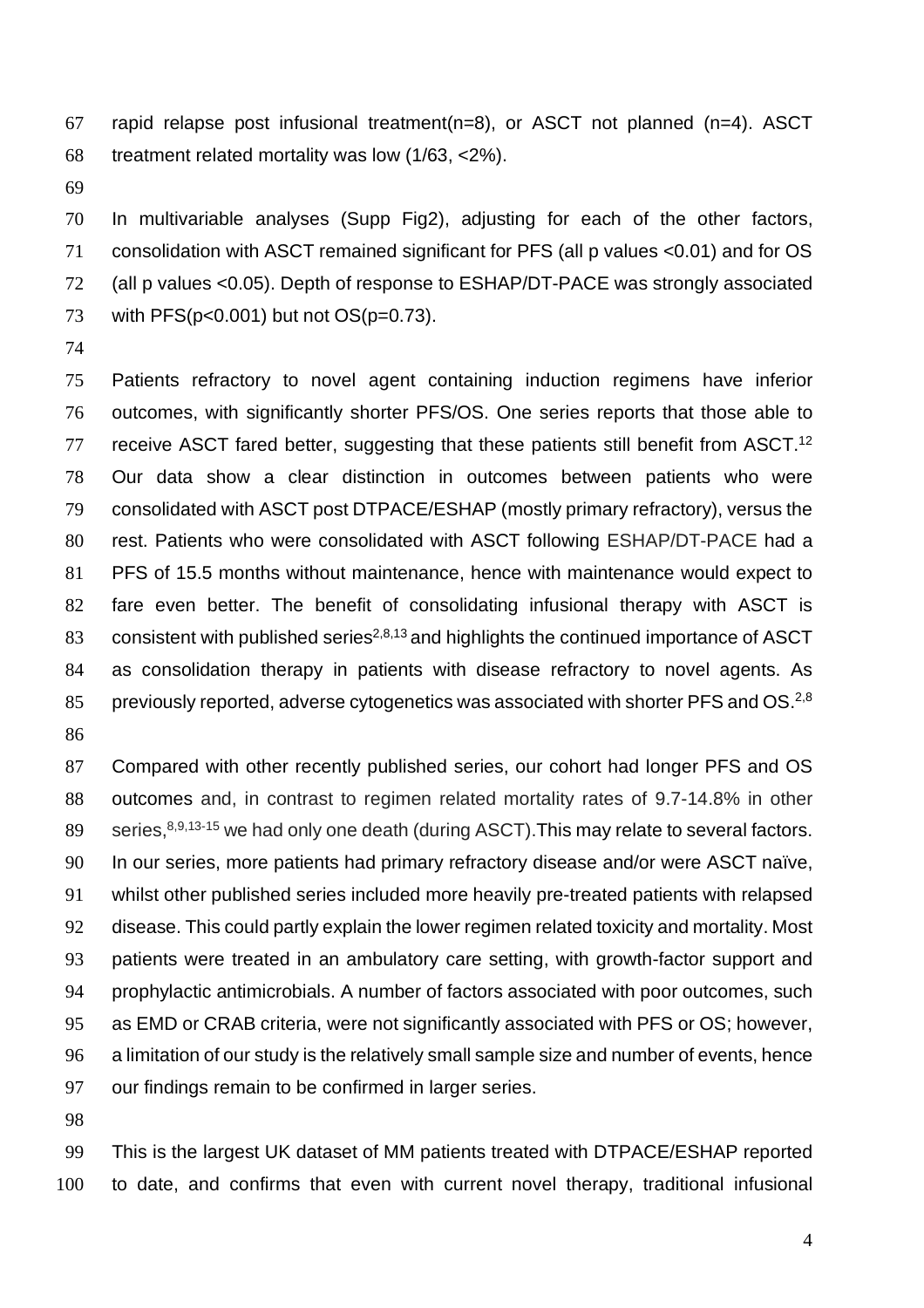regimens retain a role in patients with high risk disease and are well tolerated. We demonstrate benefit for patients with primary refractory disease who can be successfully consolidated with ASCT. Patients with relapsed disease, or unable to proceed to ASCT, have poorer outcomes and alternative strategies including emerging immunotherapies such as antibody-drug conjugates, bi-specific T-cell engagers or chimeric-antigen receptor (CAR) T cells should be explored. Within the limitations of a retrospective analysis, our results suggest that DTPACE/ESHAP regimens should be reserved for patients where ASCT consolidation is planned.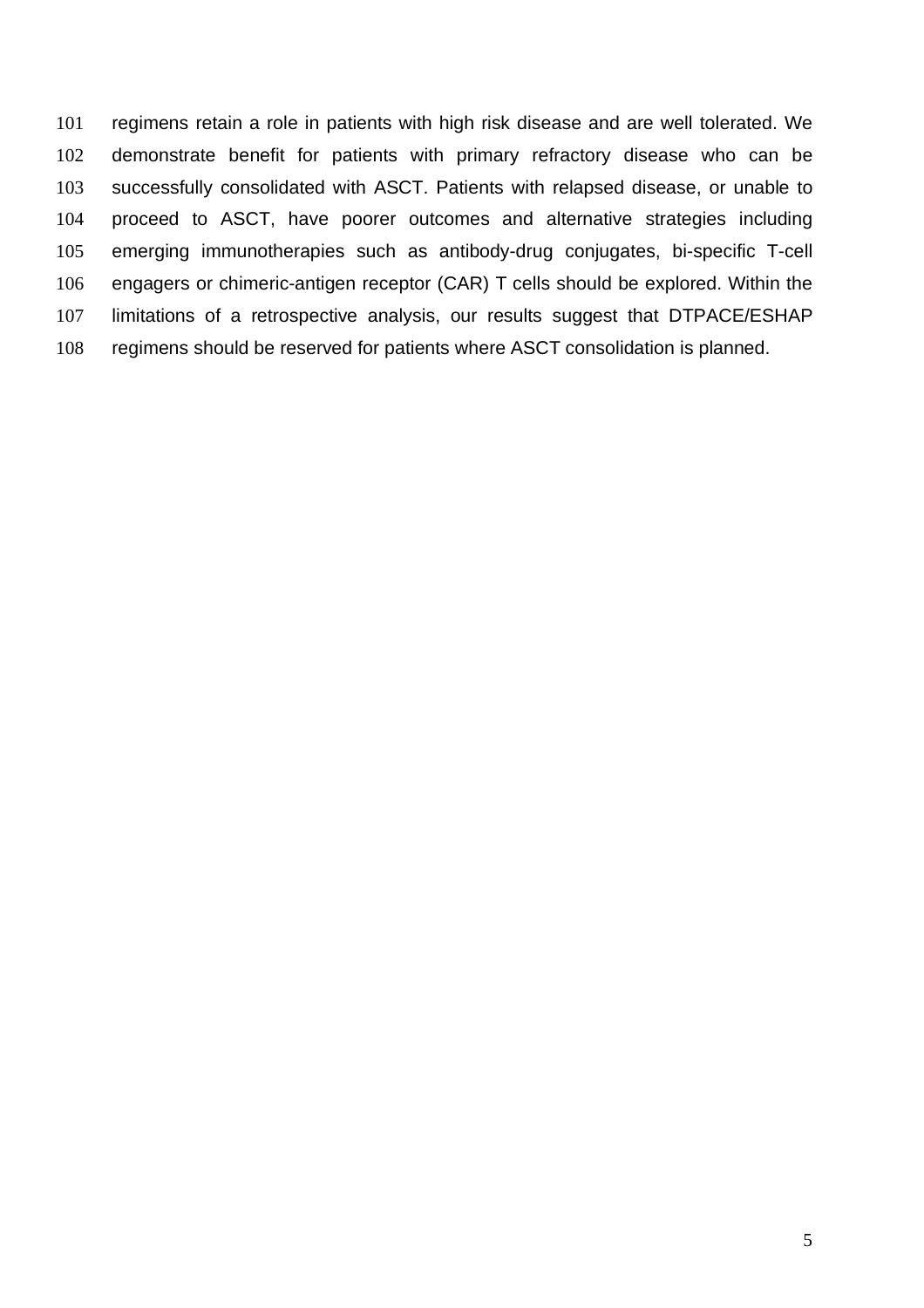## **Acknowledgements**

RP is supported by the National Institute for Health Research University College London Hospitals Biomedical Research Centre.

LA/SJC/FN/JH collected the data LA/SJC/NC analysed the data LA/SJC/KY wrote the manuscript LA/SJC/NC/SC/FN/JH/CK/LL/JS/XP/AW/AM/NKR/RP and KLY critically revised the manuscript

References:

1. Kumar SK, Dimopoulos MA, Kastritis E, Terpos E, Nahi H, Goldschmidt H, et al. Natural history of relapsed myeloma, refractory to immunomodulatory drugs and proteasome inhibitors: a multicentre IMWG study. Leukaemia. 2017 Nov;31(11):2443-2448.

2. Gerrie AS, Mikhael JR, Cheng L, Jiang H, Kukreti V, Panzarella T, et al. D(T)PACE as salvage therapy for aggressive or refractory multiple myeloma. Br J Haematol. 2013 Jun;161(6):802–10.

3. Griffin PT, Ho VQ, Fulp W, Nishihori T, Shain KH, Alsina M, et al. A comparison of salvage infusional chemotherapy regimens for recurrent/refractory multiple myeloma. Cancer. 2015 Oct 15;121(20):3622–30.

4. Lazzarino M, Corso A, Barbarano L, Alessandrino EP, Cairoli R, Pinotti G et al. DCEP (dexamethasone, cyclophosphamide, etoposide, and cisplatin) is an effective regimen for peripheral blood stem cell collection in multiple myeloma. Bone Marrow Transplant. 2001 Nov;28(9):835-9.

5. Barlogie B, Anaissie E, van Rhee F, Haessler J, Hollmig K, Pineda-Roman M, et al. Incorporating bortezomib into upfront treatment for multiple myeloma: early results of total therapy 3. Br J Haematol. 2007 Jul;138(2):176–85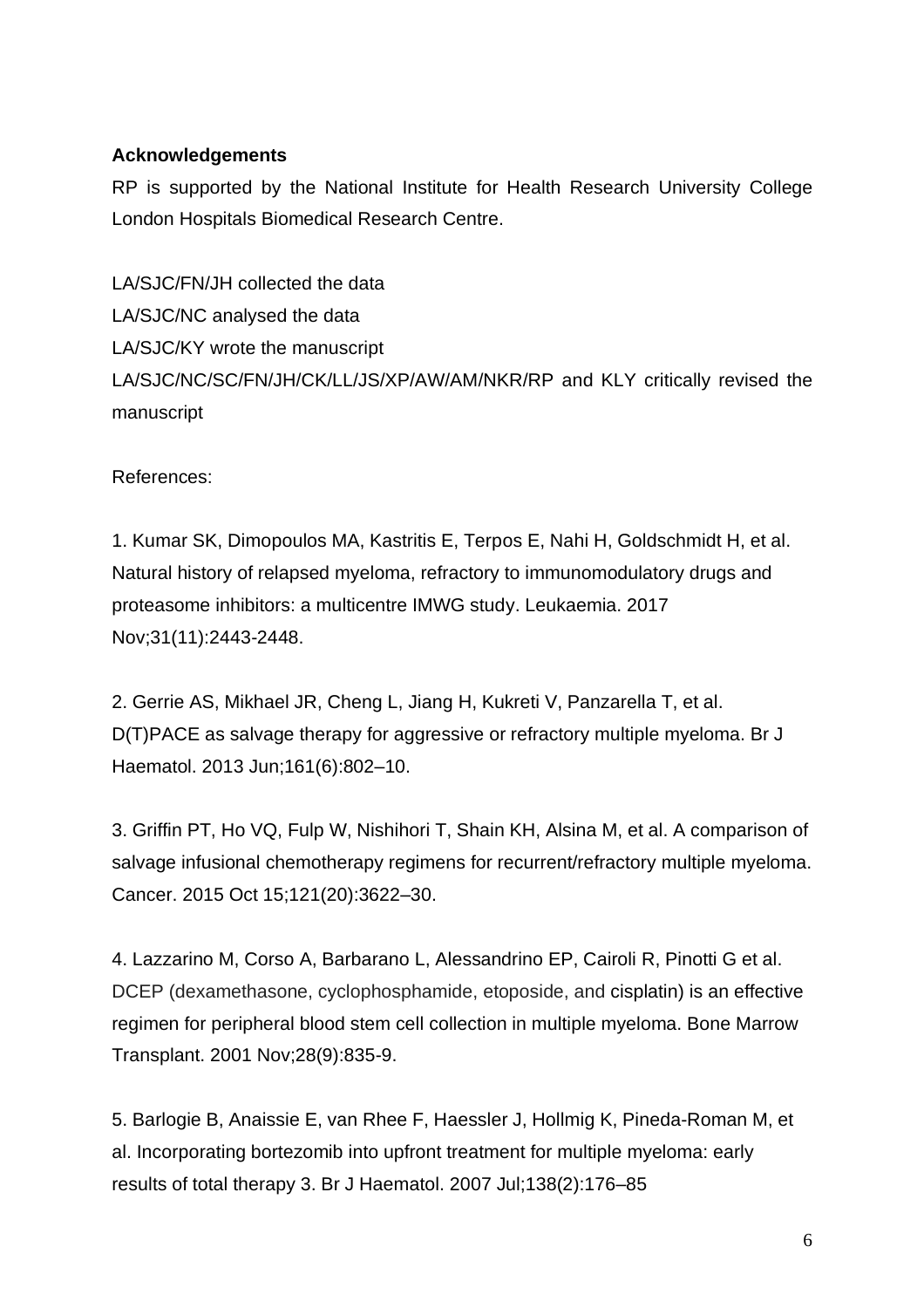6. D'Sa S, Yong K, Kyriakou C, Bhattacharya S, Peggs KS, Foulkes B, et al. Etoposide, methylprednisolone, cytarabine and cisplatin successfully cytoreduces resistant myeloma patients and mobilizes them for transplant without adverse effects. Br J Haematol. 2004 Jun;125(6):756–65.

7. Lee C-K, Barlogie B, Munshi N, Zangari M, Fassas A, Jacobson J, et al. DTPACE: an effective, novel combination chemotherapy with thalidomide for previously treated patients with myeloma. J Clin Oncol. 2003 Jul 15;21(14):2732–9.

8. Djebbari F, De Abrew K, Salhan B, Panitsas F, Hossain MI, Eyre TA, et al. DPACE-based chemotherapy in the era of myeloma novel agents: A UK multicentre study. Eur J Haematol. 2020 Apr; 105(2):231-233.

9. Yuen HLA, Low MSY, Fedele P, Kalff A, Walker P, Bergin K, et al. DCEP as a bridge to ongoing therapies for advanced relapsed and/or refractory multiple myeloma. Leuk Lymphoma. 2018;59(12):2842‐2846.

10. Kolovos S, Nador G, Kishore B, Streetly M, Rabin NK, Chantry AD, et al. Unplanned admissions for patients with myeloma in the UK: Low frequency but high costs. J Bone Oncol. 2019 Aug;17:100243.

11. Rajkumar SV, Dimopoulos MA, Palumbo A, et al. International Myeloma Working Group updated criteria for the diagnosis of multiple myeloma. Lancet Oncol 2014;15 (12):538-548.

12. Majithia N, Rajkumar SV, Lacy MQ, Buadi FK, Dispenzieri A, Gertz MA, et al. Outcomes of primary refractory multiple myeloma and the impact of novel therapies. Am J Hematol. 2015 Nov;90(11):981–5.

13. Lakshman A, Singh PP, Rajkumar SV, Dispenzieri A, Lacy MQ, Gertz MA, et al. Efficacy of VDT PACE-like regimens in treatment of relapsed/refractory multiple myeloma. Am J Hematol. 2018 Feb;93(2):179–86.